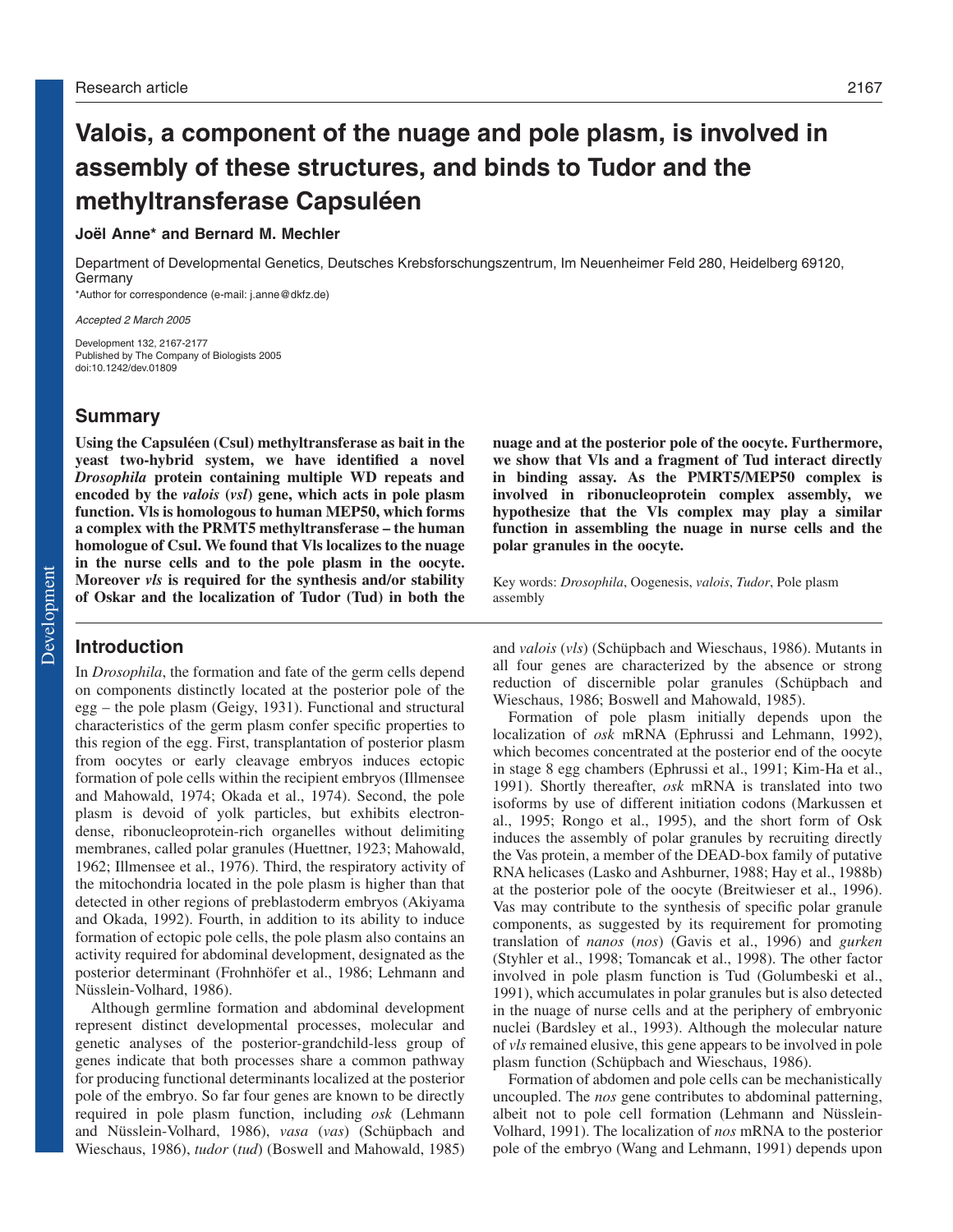genes acting in pole plasm and produces a transient gradient of Nos proteins emanating from the posterior pole (Wang et al., 1994). Unlike the posterior determinant, the determinant involved in pole cell formation is likely to consist of multiple elements. The gene *germ cell-less* (*gcl*) is one of them (Jongens et al., 1992), and ectopic expression of *gcl* mRNA at the anterior pole of the embryo produces nuclei with characteristics of pole cell nuclei with which Gcl protein becomes associated on the inner rim of the nuclear pores (Jongens et al., 1994). Furthermore, mitochondrial ribosomal RNA (mtlrRNA) also contributes to germ-line determination (Iida and Kobayashi, 1998). Transport of the mtlrRNA from mitochondria to the surface of polar granules is mediated by Tud protein through a yet unknown mechanism (Amikura et al., 2001).

During our analysis of the *capsuléen* gene (*csul*; *CG3730*), we found one major protein partner by using the yeast twohybrid system. In this report, we show that the protein interacting with Csul is encoded by the *vls* gene and describe its function in the process of pole cell formation.

# **Materials and methods**

#### **Molecular biology**

Plasmid constructs were generated by amplifying selected fragments by PCR (High Fidelity PCR Master, Roche) and cloned into appropriate vectors. *vas* and *tud* cDNA plasmids were kindly provided by P. Lasko and R. Boswell, respectively. *vls* cDNA (clone GM04727, BDGP-EST project) was purchased from Invitrogen and *gus* cDNA (clone LD34464, BDGP-EST project) was obtained from the *Drosophila* Genomics Resource Center (DGRC; Bloomington, IN). The plasmid pSM 492  $(3 \times HA)$  was kindly provided by S. Michaelis.

To rescue the *vls* phenotype a 2.04 kb genomic DNA fragment containing the *vls* transcription unit and 535 and 195 nucleotides of the 5′ and 3′ genomic regions, respectively, was cloned into the *P*element vector *CaSpeR4*. The construct was named *P-[vls].* Details will be provided upon request. To generate a Vls-HA fusion protein construct, a *Bgl*II site was created at the 3′ end of the *vls*-coding sequence of a *vls* cDNA containing identical 5′ and 3′ untranslated regions as the genomic transgene. A fragment with  $3\times HA$  tags was cut with *Bgl*II from plasmid pSM 492 and cloned into the *vsl*-coding sequence. Details will be provided upon request. A clone containing six copies of HA was selected for microinjection.

#### **Sequencing of mutant alleles**

The *vls*-coding region was amplified by PCR (High Fidelity PCR Master; Roche) from genomic DNA obtained from single *vls1* , *vls<sup>2</sup>* and *vls*<sup>3</sup> flies (primers: sense 5'-gttgctcttccttgctggccgattctc-3', located at position –58 from the translation initiation codon; and antisense, 5′-tgcatttaaactgggctgctgcttcac-3′). The PCR products of 1.46 kb were cloned into pBluescript. Two clones from independent PCR reactions were sequenced for each allele using primers covering the coding region. Nucleotide differences from the wild-type *vls* sequence were distinguished from PCR errors by their appearance in both independent clones.

#### **Yeast two-hybrid screen**

Standard yeast two-hybrid methods were employed, using the GAL4 system (*Saccharomyces cerevisiae* strain Y190). The Csul-coding region was cloned into the yeast vector pGBT9 to produce a bait construct. This construct was used to screen the *Drosophila* embryo MATCHMAKER cDNA library (Clontech). About 1.2 millions clones were screened.

#### **GST pull-down assay**

Full-length *vls* and *vas* cDNAs were subcloned into pGEX6P2 (Pharmacia), full-length *csul*, *gus* and *tud* cDNAs into pCITE-4 (Novagen). Recombinant proteins were synthesized in vitro using the TNT T7 Coupled Reticulocyte Lysate System (Promega) in the presence of unlabeled amino acids. GST-fusion proteins expressed in *E. coli* were purified with glutathione sepharose (Pharmacia) and washed with the binding buffer [20 mM HEPES (pH 7.8), 10% glycerol, 300 mM NaCl, 0.1% sodium deoxycholate, 0.1% NP40 and 0.1% Triton X-100] plus protease inhibitors (Complete EDTA free from Roche; 1:50 dilution). Recombinant proteins (10% of the reaction volume) were added to this mixture (in 1 ml) and incubated for 3 hours at room temperature. The beads were washed six times (10 minutes each) with binding buffer, boiled in loading buffer, and the proteins were separated by electrophoresis on 8% or 12% SDSpolyacrylamide gels. After transfer to a polyvinylidene difluoride (PVDF) membrane, the bound proteins were detected by Western blotting using an S-protein Alkaline Phosphatase conjugate (Novagen).

#### **Immunoprecipitation**

Fly ovaries were homogenized using a plastic pestle in ice-cold IP buffer [145 mM NaCl,  $10\%$  glycerol, 1 mM MgCl<sub>2</sub>, 1.5 mM NaH<sub>2</sub>PO<sub>4</sub>, 8 mM Na<sub>2</sub>HPO<sub>4</sub> (pH 7.4) and 0.5% NP40] containing protease inhibitors. Lysates were clarified by centrifugation at 14,000 *g* for 10 minutes at 4°C. The supernatants were removed and mixed with 400 units of RNasin (Promega), 30 µl of anti-HA antibodycoupled protein A beads for 5 hours at 4°C on a rotator. The IP mix was centrifuged at low speed to remove the supernatant. Protein Abeads were then washed four times with IP buffer for 10 minutes each and TAP-Csul was detected on a western blot by using alkaline phosphatase-conjugated IgG (Sigma). TAP-Csul purification was essentially performed as described by Rigaut et al. (Rigaut et al., 1999).

#### **Immunocytochemistry**

Immunostaining was performed with primary antibodies, including anti-Mael from rabbit (Findley et al., 2003), anti-Osk from rabbit (gift of A. Ephrussi), anti-Vas from rabbit and rat (gift of P. Lasko and A. Nakimura, respectively), anti-Tud from rabbit (TUD56; gift of S. Kobayashi), and monoclonal anti-HA (clone 16B12; BAbCO). To reduce background, we incubated first the anti-HA antibodies (1:400) for 3 hours at room temperature with wild-type ovaries and then overnight with experimental ovaries. For immunostaining, the ovaries were fixed for 10 minutes in 4% paraformaldehyde. To visualize components of the nuage, we used the protocol of Findley et al. (Findley et al., 2003). Chromatin was visualized by staining with Oli-Green (Molecular Probes). Cy3-, Cy5- and FITC-conjugated secondary antibodies (Jackson ImmunoResearch Laboratories) were used at 1:200.

# **Results**

#### **Isolation of a major Capsuléen partner**

The *capsuléen* gene (*csul*; *CG3730*) is required for pole cell formation in the pathway controlled by *osk* (J.A., R. Ollo, A. Ephrussi and B.M.M., unpublished). To identify Csulinteracting proteins active in pole plasm, we performed a yeast two-hybrid screen. The bait construct consisted of the sequence of the Csul protein (610 amino acid residues) fused to the DNA binding domain (BD) of Gal4. By screening a *Drosophila* cDNA library, we obtained six independent interacting clones of which four of them corresponded to the *CG10728* coding sequence predicted by the *Drosophila* genome project. Conceptual translation of *CG10728* cDNA revealed a protein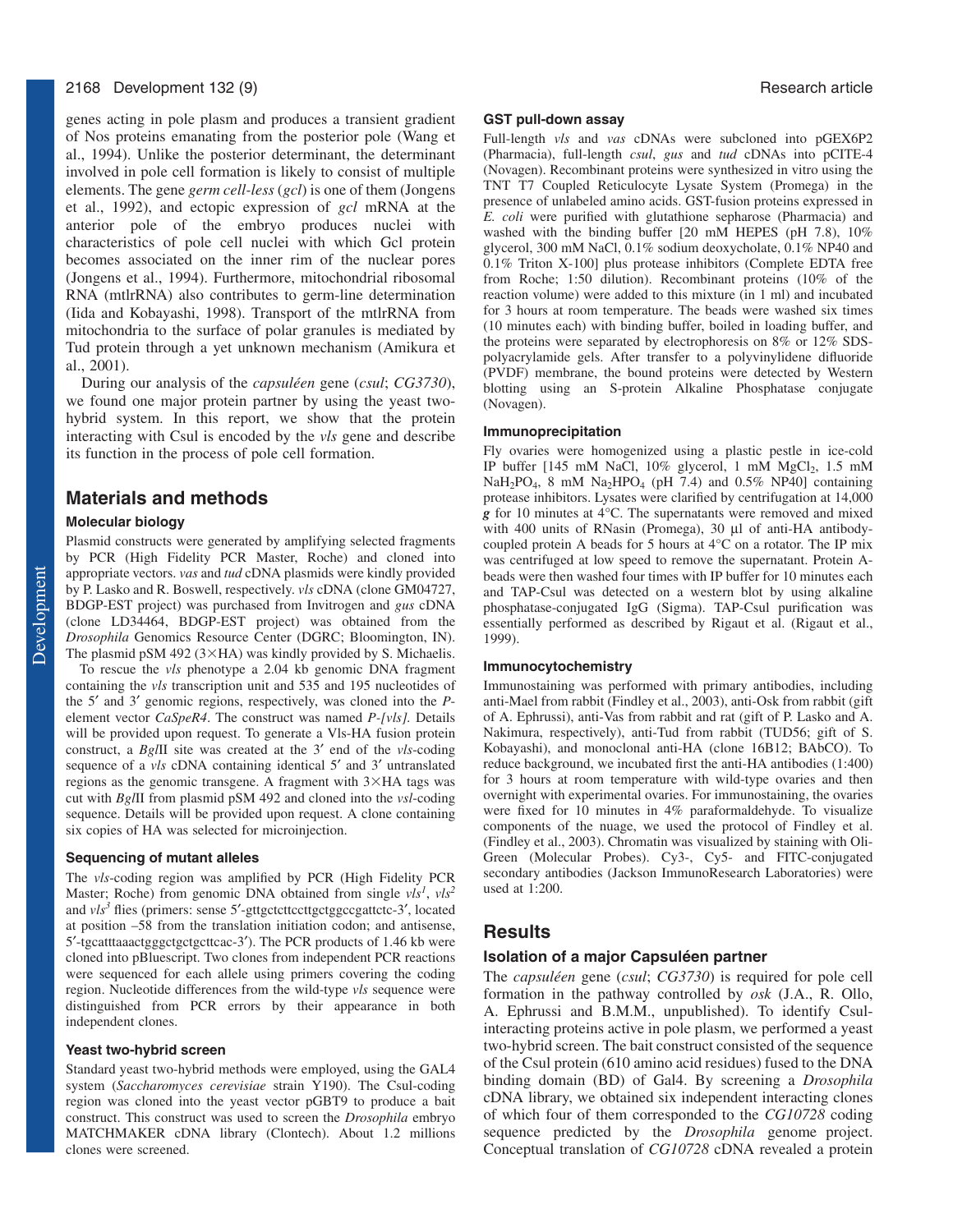of 367 amino acids. Two cDNAs encoded a nearly full-size protein lacking the first 10 amino acid residues, whereas the other two isolates encoded a protein in which 37 residues were missing from the N terminus. Confirmation of the interaction was obtained by performing the reciprocal two-hybrid assay, showing that BD-CG10728 could strongly bind the activation domain of Gal4 fused to Csul (data not shown). Sequence analysis on the Protein Sequence Analysis Server (bmercwww.bu.edu/psa/) indicated that CG10728 contains four WD repeats (Fig. 1A).

## **CG10728 codes for valois**

The *CG10728* gene is located at chromosomal band 38B2. As *vls* was genetically assigned to this region (Schüpbach and Wieshaus, 1986), we investigated whether the *CG10728* sequence was altered in *vls* mutants. To determine the lesions in  $vls<sup>1</sup>$ ,  $vls<sup>2</sup>$  and  $vls<sup>3</sup>$ , we amplified by PCR genomic DNA fragments encompassing the *CG10728*-coding sequence, then

cloned and sequenced the amplified fragments from each mutant. For each *vls* mutant we found single nucleotide substitutions that result in premature termination of the coding sequence (Fig. 1A). In  $vls^{1}$  and  $vls^{2}$  the nucleotide substitutions changed a TGG Trp codon into TAG and TGA stop codons, producing truncated proteins of 227 and 52 amino acids, respectively. In  $vls^3$ , the nucleotide substitution transformed a CGA Arg codon into a TGA stop codon producing a truncated protein of 69 amino acids. To confirm that we cloned *vls*, we constructed two transgenes containing the presumed *vls* sequence, including its 5′ regulatory sequences. The first transgene contained a genomic DNA fragment comprising the *CG10728* transcription unit (Fig. 1B). The second transgene harboured the same sequence to which we fused six copies of the hemaglutinin tag (HA), in frame with the *vls*-coding sequence. Western blots of proteins extracted from ovaries producing HA-Vls probed with anti-HA antibodies displayed a single polypeptide with the expected mass of 50 kDa (Fig.



**Fig. 1.** Molecular analysis of *vls*. (A) Location of three EMS mutations in *vls*. All mutations lead to a premature stop codon. WD repeats are shown in grey. (B) The *vls* transcript and restriction map of the genomic DNA used for generating a *vls* rescue transgene. Exons are drawn as boxes and the putative open reading frame is indicated in black. B, *Bam*HI; Bs, *Bst*EII; P, *Pst*I; R, *Eco*RI. (C) Expression of the *P[HA-Vls]* transgene in ovaries revealed by western blotting using anti-HA antibodies. A band of ~50 kDa is detected in transgenic but not in wild-type ovaries. (D) Alignment of the amino acid sequences of Vls and homologous proteins: CP8824, an incomplete *Anopheles gambiae* homolog; human MEP50; and MGC65780, a zebrafish protein. These proteins display strong conservation of the WD repeats (grey boxes). MEP50 and the zebrafish homolog display six potential WD repeats, whereas *Drosophila* Vls contains only four such repeats, as predicted by the Protein Sequence Analysis server of the BioMolecular Engineering Research Center of Boston University (http://bmerc-www.bu.edu/psa/). Multiple sequence alignment of Vls and related proteins was performed using the Pileup program of the Wisconsin Package (Genetics Computer Group). Gaps in the amino acid sequence, indicated by dots, were introduced for optimal alignment. The GenBank accession numbers of these sequences are the following: CP8824\_AG, EAA14269; MEP50\_HS, AAL79917; MGC65780\_DR, AAH56278.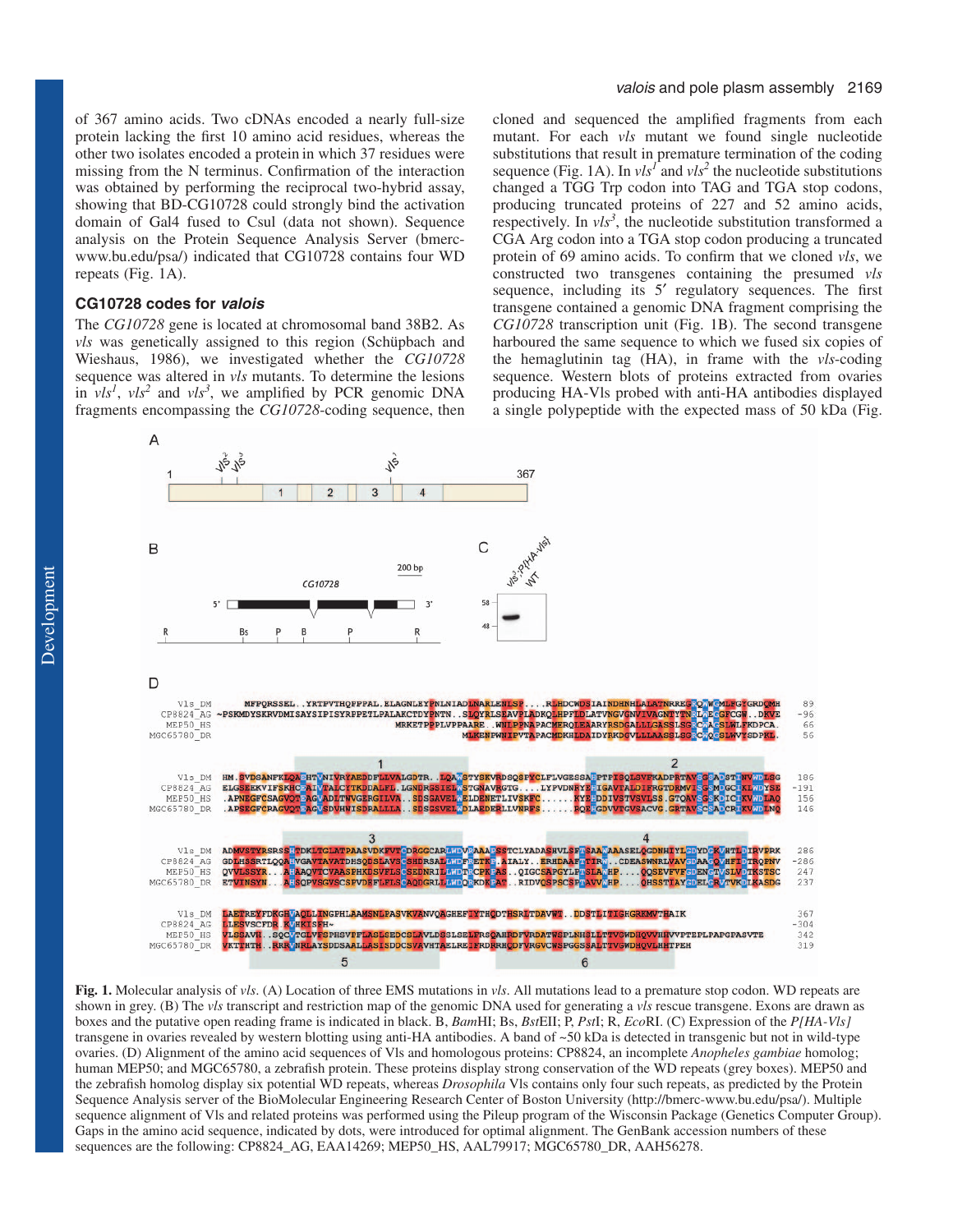1C). Both transgenes restored full viability and fertility to embryos produced by  $vls<sup>1</sup>$  and  $vls<sup>3</sup>$  homozygous females (data not shown). Taken together, our results demonstrate that *CG10728* corresponds to *vls*.

#### **Csul and Vls interact in vivo**

Among the nearest homologues of Vls we identified in protein databases the methylosome protein 50 (MEP50) (Fig. 1D). MEP50, the human homologue of Vls, contains six WD repeats and interacts with PRMT5 (Friesen et al., 2002), the human homologue of Csul. The finding of an interaction between Csul and Vls in yeast prompted us to analyze whether such binding occurs in *Drosophila* ovaries. To this end, we constructed transgenic flies bearing both the *HA-vls* transgene and a Tandem Affinity Purification (TAP) (Rigaut et al., 1999) tagged *csul* transgene (*TAP-csul*) shown to restore *csul* development (data not shown). Protein extracts of  $P{TAP}\text{-}c s u l$ ; vls<sup>3</sup>;  $P{H A}$ *vls}* ovaries were immunoprecipitated using rabbit IgG-

**Fig. 2.** Vls interacts physically with Csul. (A) Vls interacts with Csul in vivo. Ovarian protein extracts of homozygous  $v/s^3$  females producing both TAP-Csul and HA-Vls (lanes 1 and 2), or only HA-Vls (lane 3), were directly loaded on a gel (one tenth of total input, lane1) or immunoprecipitated with Sepharose IgG (lanes 2 and 3). Following separation by SDS-PAGE electrophoresis, bound-HA-Vls was detected by immunoblotting using anti-HA antibodies. (B) Reciprocally, Vls was immunoprecipitated using anti-HA antibodies and bound Csul was detected by immunoblotting using alkaline phosphatase-conjugated anti-rabbit antibodies. (C) Binding of the C terminus of Vls to Csul. Full-length GST-Vls or derivatives were purified from bacterial extracts and incubated with S•Tag-Csul. Bound S•Tag-Csul (75 kDa) was separated by SDS-PAGE electrophoresis and detected by immunoblotting using alkaline phosphatase-conjugated S proteins. Input: one-tenth of protein extract was loaded on the gel. The amount of used GST-fusion proteins was evaluated by SDS-PAGE followed by Coomassie staining (lower panel). Representation of the GST-Vls constructs used for the mapping and summary of results are indicated on the right. The WD-repeats and the putative Csul-binding domain of Vls are indicated by grey and green boxes, respectively. (D) The Cterminal region of Csul interacts with Vls. Full-size S•Tag-Csul or derivatives were synthesized in vitro and incubated with full-size GST-Vls. Following separation by SDS-PAGE electrophoresis the bound S•Tag-Csul proteins were detected by immunoblotting using alkaline phosphataseconjugated S proteins. Left panel: input S•Tag-Csul proteins. The arrow indicates an endogenous protein synthesized in the reticulocyte system and reactive to alkaline phosphatase-conjugated S proteins. White squares indicate the position of the different S•Tag-Csul proteins. Middle panel: S•Tag-Csul proteins bound to GST-Vls are indicated by white squares. Representation of S•Tag-Csul constructs used for the mapping and summary of the results are indicated in the right panel. The putative Vls-binding domain of Csul is depicted in blue.

sepharose beads and the bound Csul-complexes were released by treatment with recombinant TEV protease. Blots of released proteins probed with anti-HA antibodies showed an immunoreactive band of 50 kDa exhibiting the predicted mass of HA-Vls fusion protein (Fig. 2A). Reciprocally, blots of ovarian proteins immunoprecipitated with anti-HA antibodies and probed with IgG antibodies displayed an immunoreactive band of the mass predicted for TAP-Csul (90 kDa; Fig. 2B). These results indicate that Csul and Vls can associate in a protein complex in *Drosophila* ovaries.

#### **Interaction domains in Vls and Csul**

To further characterize the interaction between Csul and Vls, we mapped the binding domains in each protein by using a GST-pull down assay. For this purpose we fused Vls or fragments of Vls to GST, and Csul or fragments of Csul to S•Tag (Kim and Raines, 1993). In vitro translated S•Tag-Csul polypeptides were incubated with immobilized GST-Vls

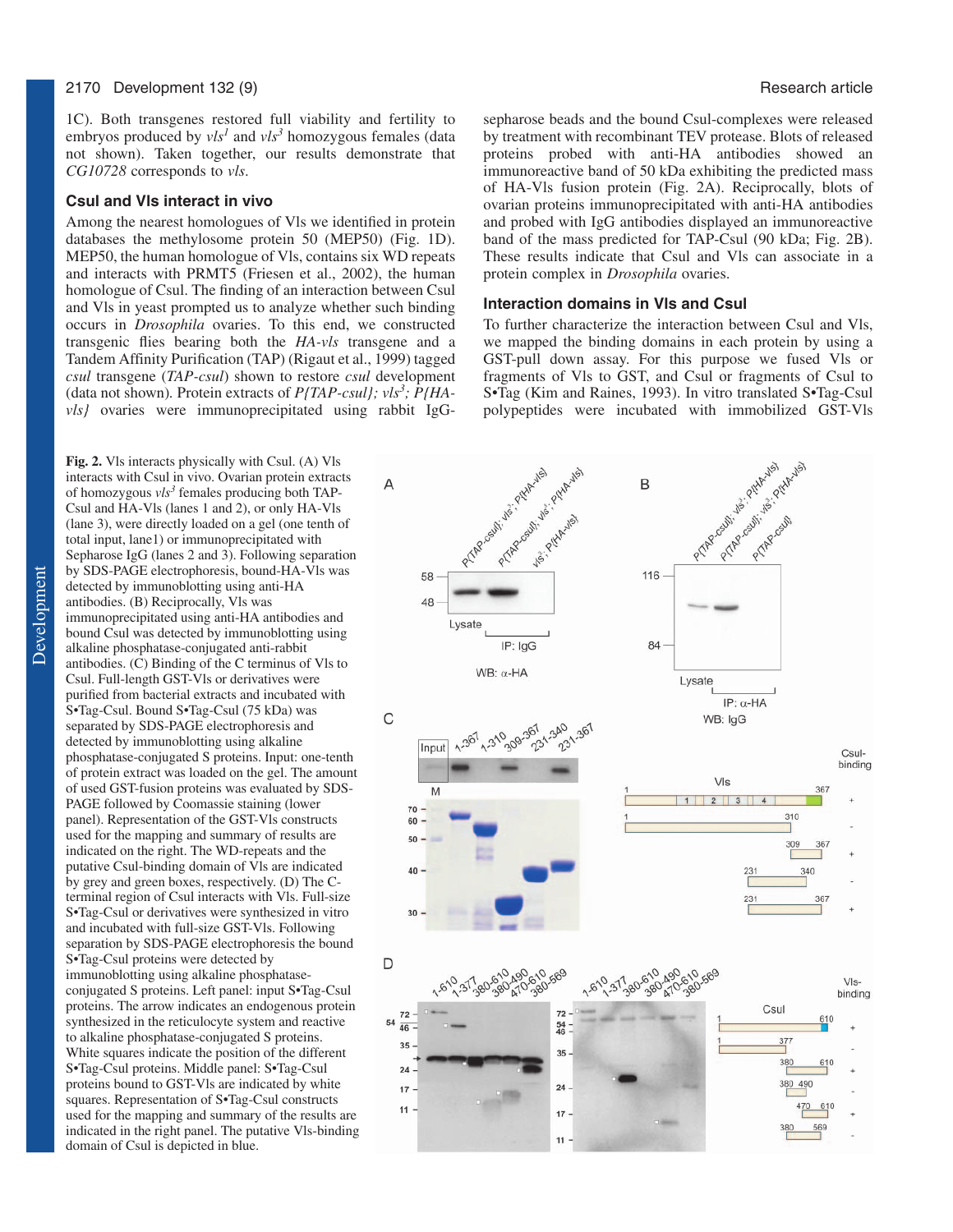proteins and, after washing, the bound S•Tag-Csul proteins were detected by using S-protein coupled to alkaline phosphatase. As shown in Fig. 2C, Csul bound specifically to immobilized full-length Vls, or to the 30 amino acid C terminal region of Vls, but not to the rest of the protein. GST alone displayed no binding to S•Tag-Csul (data not shown). Conversely, we mapped the region of Csul mediating the interaction with Vls to the C terminal region of Csul (Fig. 2D). Neither the N-terminal region nor the central region of Csul showed strong binding to Vls. Thus, our data indicate that Csul and Vls interact through their C-terminal regions.

# **Vls is present in nuage and pole plasm**

To determine the distribution of Vls during oogenesis, we analyzed the localization of HA-Vls protein using anti-HA antibodies. Immunostaining of *vls3* ; *P{HA-vls}* egg chambers revealed that Vls accumulates at the posterior pole of the oocyte in stage 10 egg chambers (Fig. 3A,C) and in the pole plasm of early syncytial embryos (Fig. 3E,F). We also found Vls in pole cells (Fig. 3H,I) and in migrating primordial germ cells (data not shown). During oogenesis, Vls decorates a



region surrounding the nurse cell nuclei (Fig. 3K), which bears strong similarity to the nuage (Findley et al., 2003). By contrast, immunostaining of wild type ovaries using anti-HA antibodies displayed only an overall residual staining (Fig. 3B,D,G,J,L). These data show that Vls is a component of both the nuage and the pole plasm.

## **Distribution of pole plasm and nuage components in vls egg chambers**

Embryos produced by *vls* females fail to form pole cells at the posterior pole (Schüpbach and Wieschaus, 1986) (Fig. 4B). To check whether pole cell formation strictly depends on *vls* activity, we introduced an *osk-bcd* 3′UTR transgene into *vls<sup>1</sup>* and  $v/s^3$  backgrounds, and found no evidence for ectopic formation of pole cells at the anterior pole (Fig. 4D), although we could detect residual Vas staining in this region of the egg (data not shown). This result concurs with the suppressor effect of  $vls<sup>1</sup>$  on ectopic pole cell formation observed after overexpression of *osk* (Smith et al., 1992), but contrasts the data using an *osk-bcd* 3′UTR transgene expressed in *vls2* /*Df(2R)TW2* flies by Ephrussi and Lehmann (Ephrussi and

Lehmann, 1992). From our data, we conclude that *vls* function is essential for pole cell formation.

To determine *vls* hierarchical position among known components of the pole plasm, we investigated the distribution of Osk, Vas and Tud in  $vls<sup>1</sup>$  and  $vls<sup>3</sup>$  egg chambers. Use of specific antibodies against Osk revealed that Osk was normally localized at the posterior pole from stage 9 onwards egg chambers in *vls* (Fig. 4F). However, we often noticed that the amount of Osk protein was reduced in *vls* in comparison with wild type. To determine whether *vls* regulates Osk protein accumulation, we examined by immunoblotting the amount of Osk protein produced in wildtype and *vls* ovaries. We found that the level of Osk short form was markedly reduced in *vls* in comparison with that in wild type (Fig. 4G) (Rongo et al., 1995) and even more reduced in *aubergine* (*aub*) (Wilson et al., 1996). However, the phosphorylation of this isoform seems unaffected in *vls*. In addition, we noticed that the slower migrating form of the short Osk protein was particularly reduced in abundance in *aub* protein extract, suggesting a defective phosphorylation in *aub* ovaries. This result extends the previous observation of Wilson et al. (Wilson et al., 1996), showing a strongly reduced level of short Osk in *aub* ovaries and may explain the *aub* requirement for *osk* activity induced anteriorly by the *OB1 osk*-*bcd* 3′UTR transgene. Examination of Vas distribution showed a normal localization at the posterior pole in stage 10 *vls* egg chambers (Fig. 4I), albeit at a reduced level compared with wild-type egg chambers (Fig. 4H).

**Fig. 3.** Vls is a component of nuage and pole plasm. Fixed, whole-mount egg chambers stained with Oli-Green for DNA and anti-HA antibodies in homozygous *vls3* flies expressing *P{HA-Vls}* (A,C,E,F,H,I,K) and in wild-type flies as controls (B,D,G,J,L). HA-Vls is detected at the posterior pole of the oocyte in transgenic *vls<sup>3</sup> ; P{HA-Vls}* stage 10 egg chambers (A,C). (C,D) Enlarged views of similar stage 10 oocytes, as shown in A and B, respectively. HA-Vls is observed at the posterior pole of early *vls<sup>3</sup> ; P{HA-Vls}* embryos and in pole cells (E,F,H,I). (F,G,I,J) Enlarged views of similar syncytial and blastoderm embryos, as shown in E and H, respectively. HA-Vls is detected in the nuage surrounding the nurse cell nuclei (K).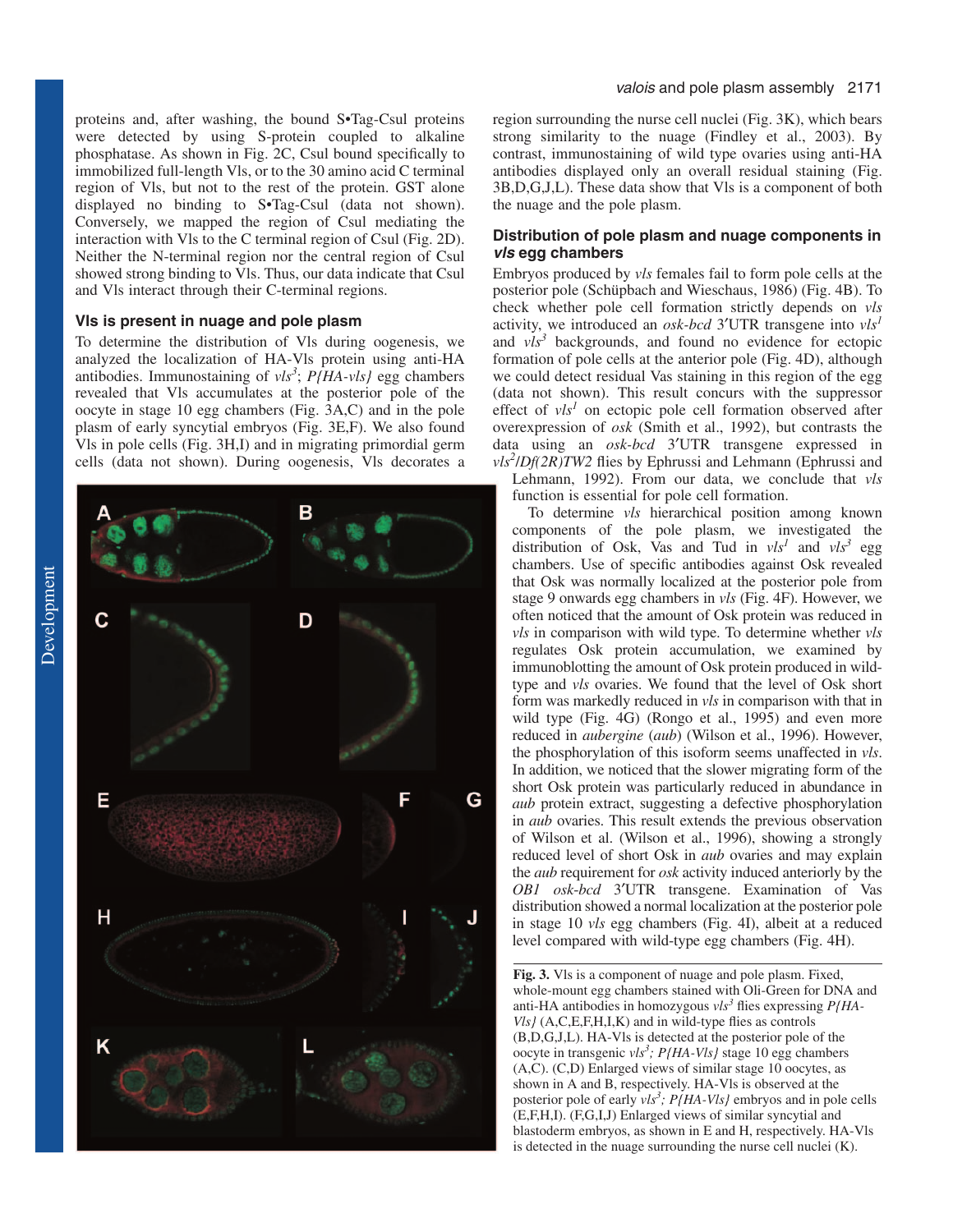Checking the distribution of Tud during oogenesis revealed that Tud was absent from the posterior pole of *vls* mutant oocytes in stage 10 egg chambers (Fig. 4K), indicating that Vls may play a role in pole plasm accumulation of Tud. As Tud is also a component of the nuage encircling nurse cell nuclei (Bardsley et al., 1993), we looked at this structure by examining the distribution of three components of the nuage including Tud, Vas (Hay et al., 1988a) and Maelstrom (Mael) (Findley et al., 2003). The use of a transgene expressing a GFP-Vas fusion protein (Sano et al., 2002) associated with the *vls* chromosome revealed that GFP-Vas was normally localized in the nuage of *vls* nurse cells, albeit at a lesser degree compared with wild type (Fig. 5B) (Hay et al., 1990; Lasko and



Ashburner, 1990). Examination of Mael showed that this protein is also present in the nuage, although its distribution diverges from the wild-type pattern. We found that Mael is concentrated in brighter spots in *vls* than in wild type at the periphery of the nurse cell nuclei (Fig. 5D). By contrast, we were unable to detect Tud in the nuage of *vls* nurse cells (Fig. 5F), although Tud accumulates in *vls* oocytes (Fig. 5F) and transiently localizes at their anterior margin (data not shown). These findings indicate that: (1) *vls* acts downstream of Vas for the recruitment of Tud in the nuage; and (2) events occurring in the nuage are dispensable for the transport of Tud from the nurse cells to the oocyte but are required for Tud recruitment in the pole plasm.

Examination of *vls* egg chambers revealed also a modification in the structure of the oocyte nucleus in which the karyosome is fragmented into two fuzzy spots (Fig. 5H) instead of forming a single compact dot in wildtype nuclei (Fig. 5G). A similar phenotype was described for *spindle* (González-Reyes et al., 1997) and *vas* mutants (Tomancak et al., 1998). As *vls* oocytes undergo normal meiosis and support normal embryonic development, this finding suggests that Vls may exert a dispensable function on the karyosome organization.

### **Vls physically interacts with Tud in vitro**

The presence in Vls of four WD repeats able to interact with other proteins (reviewed by Smith et al., 1999) prompted us to examine whether Vls could physically interact with proteins localized in the nuage. For this purpose, we performed pull-down assays using tagged Tud, Vas and Gustavus (Gus) (Styhler et al., 2002) polypeptides.

**Fig. 4.** Defective pole plasm assembly in *vls*. (A,B) Absence of pole cell formation in *vls3* . Staining of Vas with rat anti-Vas antibodies (red) and DNA with Oli-Green (green) in wild-type (A) and  $vls<sup>3</sup>$  (B) blastoderm embryos. (C,D)  $vls$  suppresses ectopic anterior pole cell formation induced by *osk-bcd 3*′*UTR*. Staining of Vas protein (red) and DNA (green) in *osk-bcd 3*′*UTR* (C) and *vls<sup>3</sup>* ; *osk-bcd 3*′*UTR* (D) blastoderm embryos. No pole cells form at the anterior pole of *vls<sup>3</sup>*; *osk-bcd 3<sup><i>'UTR*</sup></sub> embryos. (E,F) Osk is localized at the posterior pole of the oocyte in *vls<sup>3</sup>* stage 10 egg chambers, albeit in reduced amount. (E) Wild-type and  $(F)$   $vls^3$  egg chambers. (G) The level of Osk protein is reduced in *vls*. Ovarian protein extracts of wild-type  $(WT)$ ,  $vls<sup>1</sup>$ ,  $aub<sup>N11</sup>/aub<sup>HN2</sup>$  and  $osk<sup>84</sup>/Df(3R)pXT103$  females were separated by SDS-PAGE electrophoresis, blotted and detected using anti-Osk antibodies. The abundance of short Osk is reduced in *vls* mutant ovaries, whereas the long form is maintained at the wild-type level. Both Osk forms are strongly reduced in *aub* ovaries, with a more substantial effect on short Osk. In contrast to *aub*, the phosphorylation of short Osk is not affected in *vls*. The same blot was successively probed for ribosomal P40, as loading control (Török et al., 1999). (H,I) Vas is localized at the posterior pole of the oocyte in wild type (H) and  $vls<sup>3</sup>$  (I) stage 10 egg chambers. There is less localized Vas in  $vls<sup>3</sup>$  compared with wild type. Ovaries were stained with rabbit anti-Vas antibodies (red) and Oli-Green for DNA (green). (J,K) Tud is detected in nuage and at the oocyte posterior pole in wild-type stage 10 egg chambers (J) but is not detected at these locations in  $vls^3$  stage 10 egg chambers (K). Ovaries were stained with anti-Tud antibodies (red) and Oli-Green for DNA (green).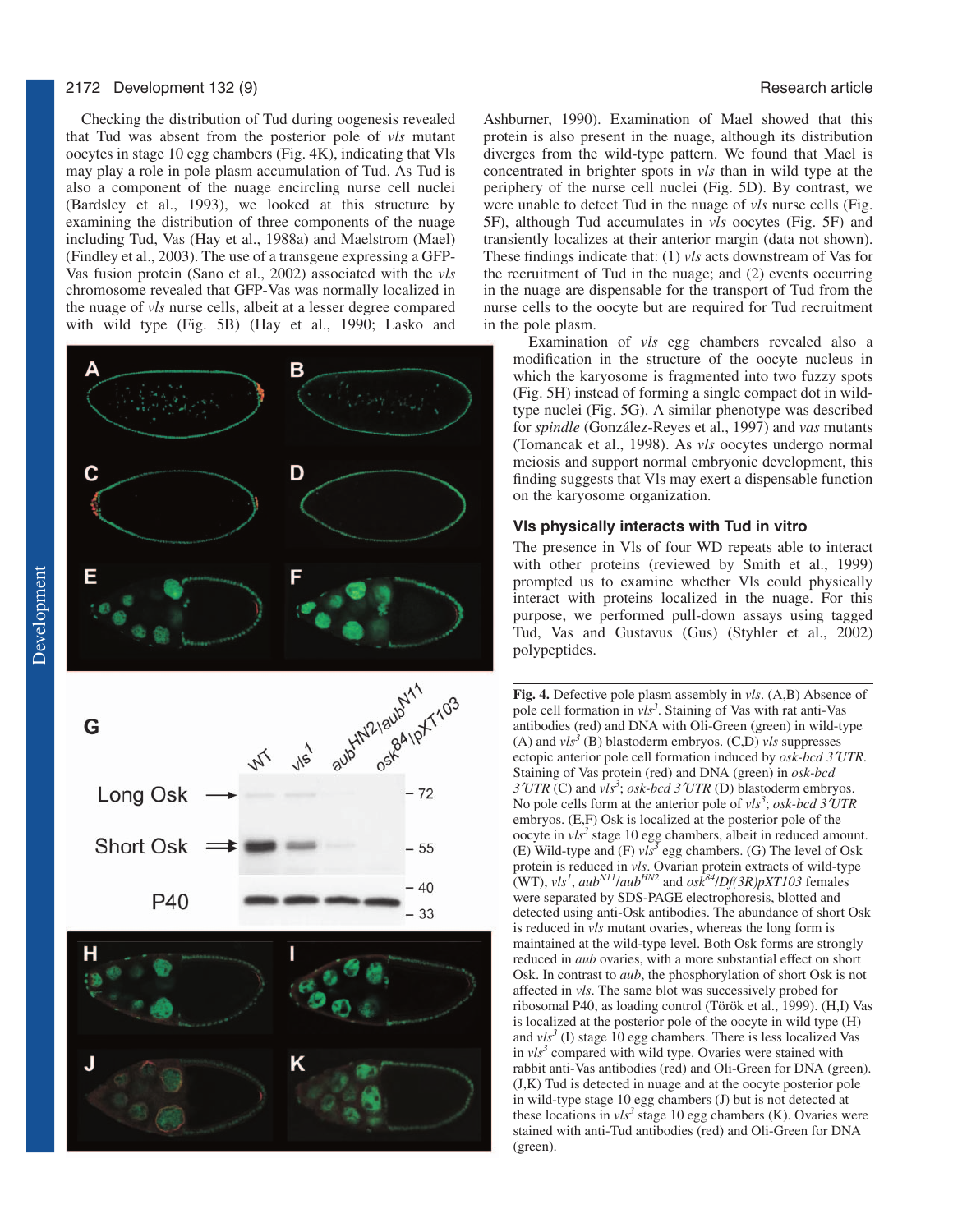

**Fig. 5.** Displacement of nuage components during early *vls* oogenesis. (A,B) GFP-Vas and (C,D) Mael accumulate in nuage in stage 7 egg chambers in wild type  $(A, C)$  and  $vls<sup>3</sup>$  (B,D). GFP-Vas (green) was detected in fixed egg chambers stained with Hoechst 33258 for DNA (red). (E,F) Tud accumulates in nuage in wild type stage 7 nurse cells (E), whereas it is homogenously dispersed in the nurse cell cytoplasm in *vls3* stage 7 egg chambers (F). Ovaries were stained using anti-Tud antibodies (red) and Oli-Green for DNA (green). Tud is found at high levels in wild type and *vls<sup>3</sup>* oocytes. (G,H) Staining of DNA with Oli-Green reveals that the karyosome, which appears as a single compact dot in wild-type oocytes (G), is frequently fragmented in  $vls<sup>3</sup>$  oocytes (H). The oocyte nuclear membrane is indicated by a broken line.

Five segments of Tud fused to the S•Tag, including JOZ (amino acid residues 3-273), 9A1 (residues 198-1199), 3ZS+L-N (residues 1198-1981) and 3ZS+L-C (residues 1941-2515) (Golumbeski et al., 1991), together comprising the complete Tud protein (Fig. 6A), were in vitro translated and the synthesized polypeptides were incubated with immobilized full-length and truncated GST-Vls proteins. Of the five Tud fragments, we found that only the 9A1 fragment could interact with Vls, whereas JOZ and the two subfragments of 3ZS+L showed only weak binding (Fig. 6C). The 9A1 fragment was further divided into two fragments. The 9A1-N and 9A1-C fragments (residues 198-770 and 751-1199, respectively) displayed a strong binding to Vls (Fig. 6C).

In the reciprocal experiment, we found that the Tud 9A1-N fragment can bind to the region encompassing residues 90-190

of Vls. When this segment was further divided into two A and B fragments, containing residues 90-139 and 139-192, respectively, we discovered that only the fragment A was able to bind to Tud 9A1-N. These results indicate that the first WD repeat of Vls can directly interact with Tud (Fig. 7).

No specific Vls binding with Vas and Gus polypeptides was detected in GST pull-down assays using GST, GST-Vls and GST-Vls (residues 90-190). Similarly, no interaction could be uncovered between Vls and Vas in the yeast two-hybrid assay (data not shown). These data indicate that the binding between Vls and Tud represents a specific interaction.

# **Discussion**

By analyzing potential interactors of the putative Csul methyltransferase, we isolated the *vls* gene. The confirmation that we cloned *vls* was obtained by determining the molecular lesions in three EMS-induced *vls* mutations and by showing that development and fertility of *vls* mutant flies is restored by transgenes containing the *vls* genomic sequence.

Attempts to isolate additional partners of Vls by using the yeast-two hybrid system were unsuccessful because of the occurrence of a too large number of clones growing on selective medium (data not shown), presumably reflecting the occurrence of WD repeats that are known to mediate interactions with numerous proteins in eukaryotic cells (Smith et al., 1999). By using direct binding assays with proteins involved in pole plasm function, we found that Vls interacts with Tud.

# **Vls is a member of the WD-repeat protein superfamily**

The feature characterizing the superfamily of WD-repeat proteins is the WD motif, a ~40 amino acid stretch typically containing a GH dipeptide 11-24 residues from its N-terminus and a WD dipeptide at its C terminus, albeit exhibiting only limited amino acid sequence conservation (Yu et al., 2000). When present in a protein, the WD motif typically occurs in multiple tandem repeated units. Based on structural analysis, the conformation of the WD repeat is defined as a series of four-stranded anti-parallel β sheets, which fold into a higherorder structure termed a β-propeller. At least four repeats are required to constitute a β-propeller (Chothia et al., 1997). We found that Vls contains four conserved WD repeats and can potentially form a β-propeller structure. Interestingly, the nearest mammalian homologue of Vls, the human MEP50 protein, displays six WD repeats. Although the sequence of the two additional repeats is conserved overall in *Drosophila* Vls, no characteristic GH and WD di-peptides could be found in these repeats (Fig. 1D).

WD-repeat proteins act as scaffolding/anchoring proteins for a number of binding partners (Smith et al., 1999). WD-repeat motifs within one protein can simultaneously bind several proteins and foster transient interactions with other proteins. Moreover, WD-repeat proteins occur in relatively stable protein complexes in which they play a structural role. A similar function can be assigned to Vls in promoting either permanent or transient interaction with other proteins.

## **Evolutionary conserved interaction between Vls and Csul**

The human homologue of Vls, the MEP50 protein, was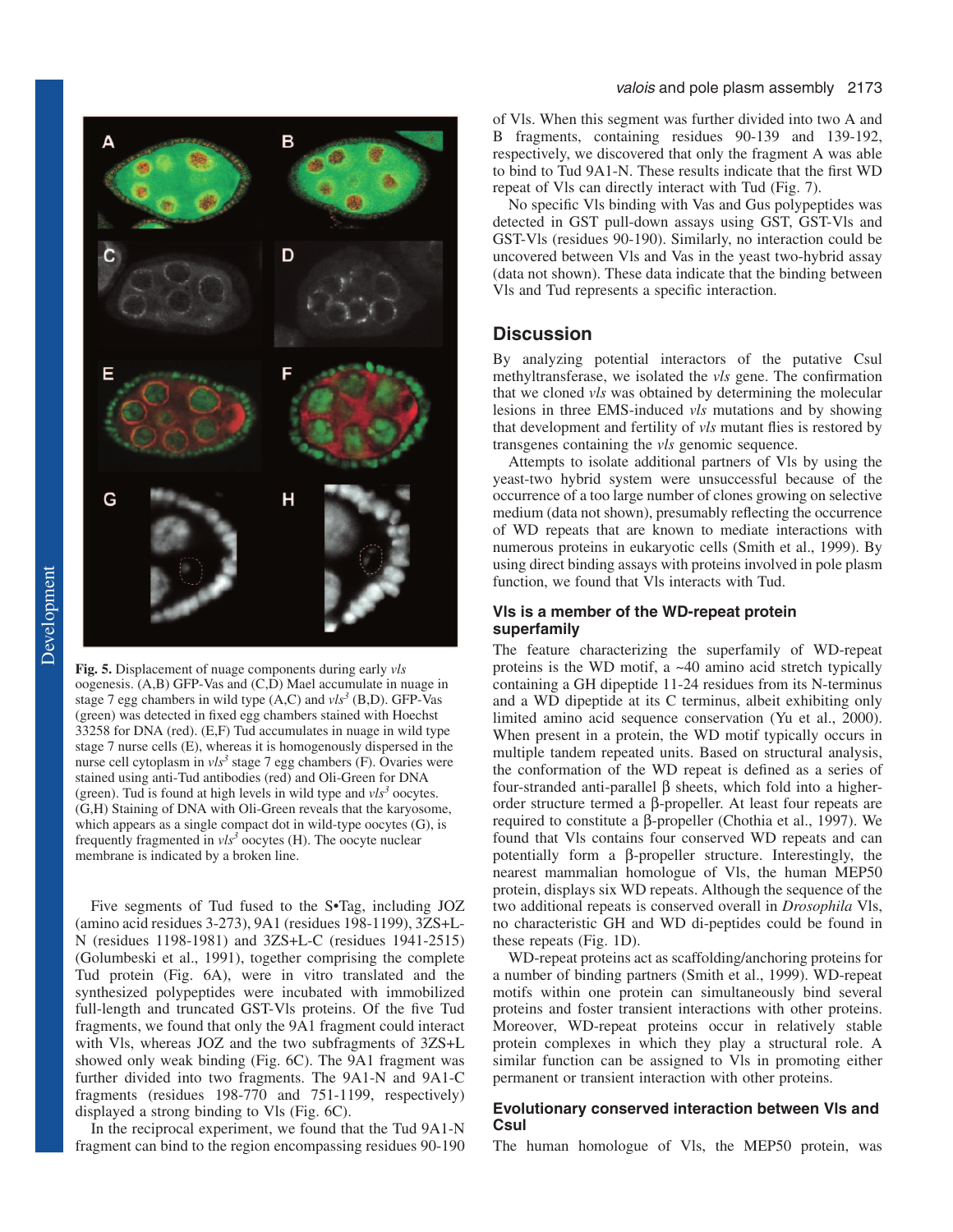identified through its association with PRMT5 (Friesen et al., 2002), the human homologue of *Drosophila* Csul methyltransferase. We show that the domain of Vls required for binding to Csul is small and confined to its C-terminal end. By contrast, the domain of MEP50 specifically involved in the interaction with PRMT5 remains unknown.

MEP50 acts as an adaptor binding to a subset of the Sm proteins and contributing to their methylation by the PRMT5



**Fig. 6.** Vls physically interacts with Tud. (A) The eight Tudor (1-8) and two Tudor-like domains (1′-2′) are depicted as purple boxes. Fragments of Tud (Golumbeski et al., 1991) used in pull-down assays are indicated below the map. N- and C-terminal amino acid residues of each fragment are indicated. (B) Western blot analysis of in vitro produced S•Tag-Tud fragments detected by using alkaline phosphatase-conjugated S proteins. (C) After incubation with GST or GST-Vsl, the bound Tud fragments were detected by immunoblotting using alkaline phosphataseconjugated S proteins: the Tud-9A1-N and Tud-9A1-C fragments display a strong binding to GST-Vls, whereas Tud-JOZ and Tud-3ZS+L bind only weakly to it. GST alone (negative control) exhibits no binding to Tud-JOZ and Tud-9A1. Lower panels: input GST-Vls and GST proteins separated on a SDS-PAGE gel and stained with Coomassie.



**Fig. 7.** Tud-binding domain in Vls. As performed in Fig. 2C, full-length GST-Vls or derivatives were incubated with S•Tag-Tud9A1-N. Bound S•Tag-Tud9A1-N was detected as described in Fig. 6B. Input: one-tenth of the S•Tag-Tud9A1-N extract. The smallest fragment of Vls showing binding to Tud9A1-N encompasses the first WD domain shown in green. The amount of GST-Vls proteins was visualized by Coomassie staining (lower panel). Representation of the GST-Vls fragments used for mapping and summary of the results are indicated on the right panel.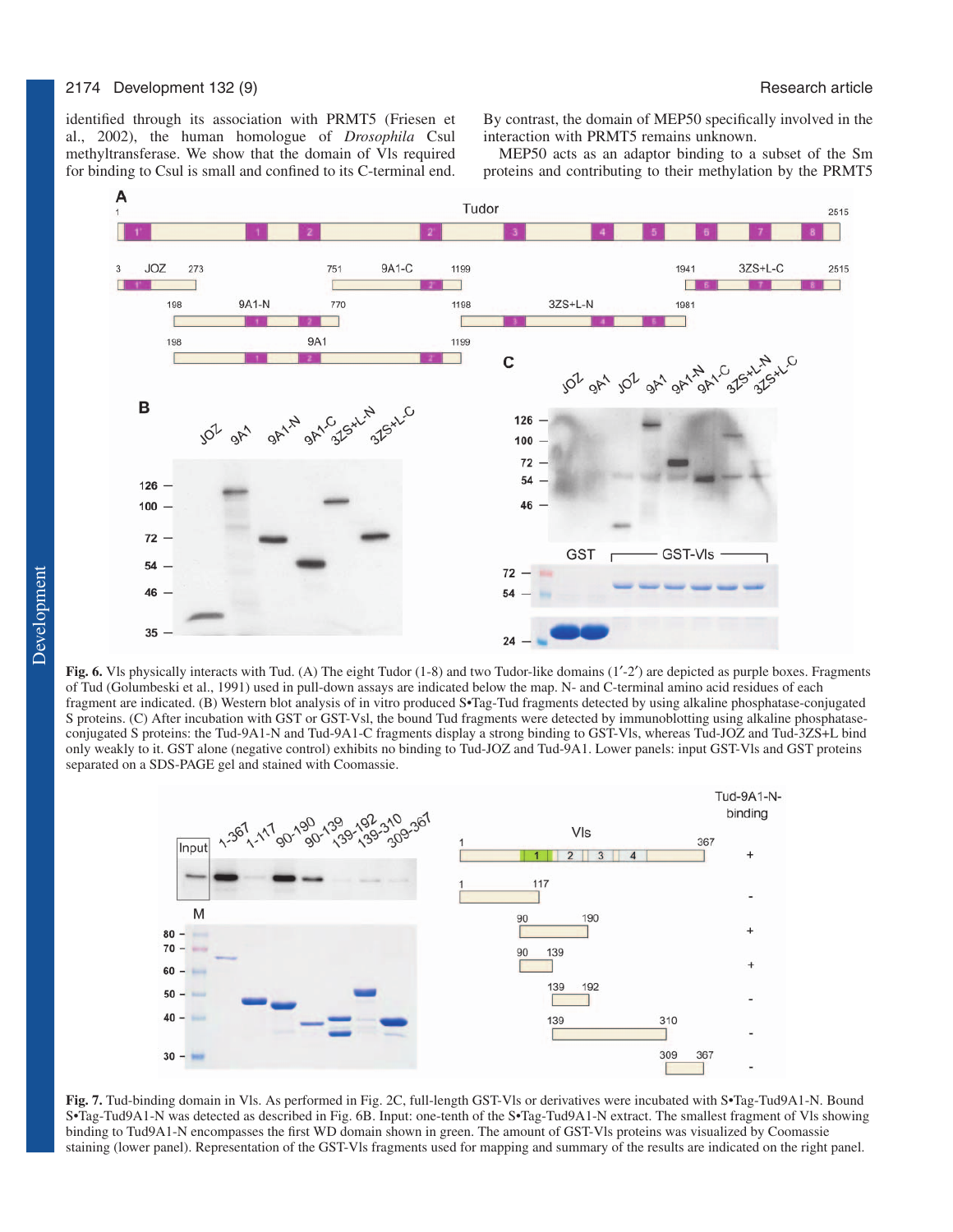methyltransferase (Friesen et al., 2002). Biochemical assays indicate that MEP50 is necessary for the methyltransferase activity of the methylosome, as anti-MEP50 antibodies significantly reduce the methylation of Sm proteins (Friesen et al., 2002). However, the precise role of MEP50 remains elusive. Its possible functions include a regulation of the enzymatic activity of PMRT5 and the control of the positioning of the substrate for methylation.

The human methylosome complex is involved in the sembly of spliceosomal U-rich small nuclear assembly of spliceosomal U-rich small nuclear ribonucleoproteins (snRNPs) mediated by the survival motoneuron (SMN) protein, a gene product that is affected in spinal muscular atrophy (Lefebvre et al., 1995; Meister et al., 2002). SMN is produced ubiquitously and contains a single Tudor domain that associates with SmB/B′, SmD1-D3 and SmE proteins of snRNPs (Liu et al., 1997; Buhler et al., 1999; Selenko et al., 2001). The assembly of snRNPs mediated by SMN occurs in the cytoplasm and is stimulated by the PMRT5 methylosome complex that converts specific arginine residues in the Sm proteins into dimethylarginines (Meister at al., 2001; Friesen et al., 2001a; Branscombe et al., 2001), facilitating the binding of the Sm proteins to SMN and their association with snRNA molecules (Friesen et al., 2001b; Brahms et al., 2001). Ultimately, the assembled snRNPs are released and targeted to the nucleus, whereas the SMN-PRMT5 complex may dissociate before its components associate again for a new round of assembly.

In *Drosophila*, the Tud protein differs from SMN by containing eight Tudor domains and two Tudor-like domains (Callebaut and Mornon, 1997), whereas SMN contains a single Tudor domain (Pontig, 1997). It is thus possible to envisage that *Drosophila* Tud may bind different categories of cytoplasmic RNPs through its multiple Tudor domains. However, in contrast to the PMRT5/MEP50 complex that apparently binds SMN through other protein(s) present in the complex, we found that Vls can directly bind to Tud through its first WD repeat. As the C-terminal tail of Vls binds to Csul, it is possible that the *Drosophila* Csul/Vls methylosome associates with Tud through Vls. Thus, we propose that the association between the methylosome and Tud promotes binding and assembly of specific RNPs on Tud. Further experiments are needed to unravel the relationship between these proteins, the targets of Csul methyltransferase activity and the nature of the RNPs associated to Tud.

#### *vls functions in nuage and pole plasm*

*vls* mutations causing a grandchild-less phenotype are characterized by agametic larvae exhibiting defects in abdominal patterning (Schüpbach and Wieschaus, 1986). Eggs laid by homozygous *vls* females are devoid of polar granules and consequently the embryos produce no pole cells (Schüpbach and Wieschaus, 1986). In these embryos, Tud is absent from the posterior pole (Bardsley et al., 1993), and Vas rapidly disappears from this location during the period of nuclear cleavage (Hay et al., 1990; Lasko and Ashburner, 1990). Our analysis reveals that localization of Tud is already absent from the nuage surrounding the *vls* nurse cell nuclei. However, the occurrence of Vas and Mael in the nuage of *vls* nurse cells indicates that aspects of this structure can be made independently of Tud.

A pivotal role in the organization of the nuage was assigned

to Vas on the basis of its involvement in localizing specific components such as Aub (Wilson et al., 1996) and Mael (Clegg et al., 1997) in this structure (Harris and Macdonald, 2001; Findley et al., 2003). To confirm a Vas-dependence of Tud localization in the nuage, we examined Tud distribution in *vas* egg chambers and found that the localization of Tud around nurse cell nuclei is fully abolished (data not shown). Similarly the absence of Tud in the nuage of *vls* nurse cells shows that Tud localization in the nuage is *vls* dependent. However, we detected significant amounts of Tud in *vls* oocytes and at their anterior border, indicating that Tud accumulation in the nuage is not required for Tud transport into the oocyte and its anterior margin. Furthermore, as Vls-HA does not accumulate in early oocytes nor localize at their anterior margin (data not shown), we conclude that the interaction between Vls and Tud should be spatiotemporally regulated.

We show that Vls is a component of the nuage and pole plasm. Only a limited number of proteins display a similar pattern of distribution, including Vas (Hay et al., 1988a), Aub (Harris and Macdonald, 2001) and Tud (Bardsley et al., 1993). The dual location of these proteins indicates that they either perform distinct functions at each location or exert a function in the nuage required for their accumulation in the pole plasm. The finding that Vas absence in the pole plasm correlates with its absence in the nuage supports the latter possibility (Liang et al., 1994).

Inactivation of *vls* function exerts a further effect on the production of the short form of Osk protein. As *osk* mRNA localization and amount seems normal in *vls* embryos (Ephrussi et al., 1991), we assume that the lower amount of this form detected by immunoblotting in *vls* ovaries corresponds to either a defect in Osk synthesis or stability. We notice, however, that the level of Osk abundance varies considerably between individual *vls* oocytes with an apparently normal level in a small number of oocytes and a markedly reduced level in the majority of oocytes. The lower amount of Vas detected at the posterior pole of stage 10 *vls* or *vls<sup>2</sup> /Df(2L)TW2* oocytes (Hay et al., 1990), can be interpreted as a consequence of the reduced amount of Osk protein, as Vas is absent from the posterior pole of *osk* oocytes (Hay et al., 1990; Lasko and Ashburner, 1990).

The mechanism by which Vls regulates Osk synthesis and/or stability remains unknown. However, on the basis of Vls localization during oogenesis, we envisage that *vls* could regulate the production of the short form of Osk by two distinct mechanisms. One the one hand, *vls* can regulate Osk synthesis by recruiting specific enhancing factors in the pole plasm. On the other hand, Osk synthesis may be dependent on events mediated by *vls* occurring in the nuage. Similarly, efficient *osk* mRNA translation in the pole plasm could also be mediated by Aub in the nuage (Harris and Macdonald, 2001). Furthermore, recent data point out that the nuage may function in assembling or reorganizing ribonucleoprotein complexes, particularly those involving localized or translationally regulated mRNAs (Snee and Macdonald, 2003).

The formation of polar granules fully depends upon *vls* activity (Schüpbach and Wieshaus, 1986), but only partially upon *tud* function as polar granules in reduced number and altered morphology are observed in amorphic *tud* preblastoderm embryos (Thomson and Lasko, 2004). This raises the question of what the targets of *vls* function are in addition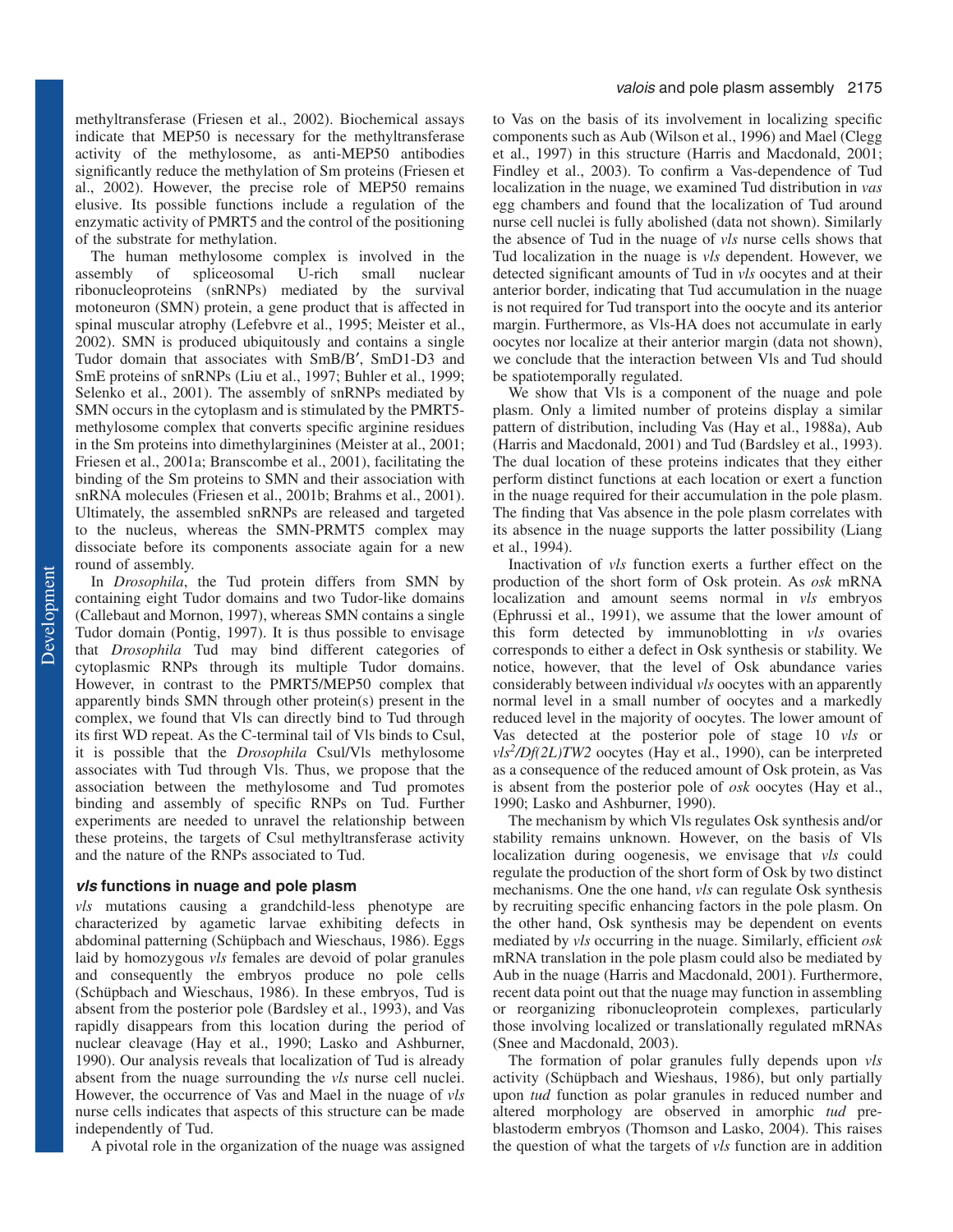to *tud* and *osk*. Further experiments will reveal the components required for *vls*-dependent formation of polar granules.

As this work was being completed, another group reported the cloning of *vls* by positional mapping (Cavey et al., 2005). Although Cavey and colleagues identified only two WD repeats in Vls, they clearly recognized that its nearest homologue is MEP50. As the human methylosome is formed by MEP50 and PMRT5 homologous to *Drosophila* Vls and Csul, respectively, our finding that Vls can specifically bind to Csul indicates that it is the orthologue of MEP50 and not a 'divergent WD protein'. In contrast to Cavey and colleagues, we found a restricted and dynamic Vls distribution during oogenesis, first in the nuage and then at the posterior pole of the growing oocyte. Finally, we observed that Vls is preferentially incorporated in the forming pole cells. These findings show that *vls* may crucially act in the nuage, germ plasm and pole cells, and are consistent with the *vls* mutant phenotype. Similar to Cavey and colleagues, we detected a lower amount of Osk at the posterior pole of growing *vls* oocytes, but, in a discrepancy that we cannot explain, we found that Osk levels were already lower in stage 9 egg chambers, whereas Cavey et al. only observed a decrement of Osk later during oogenesis in stage 11 egg chambers.

In conclusion, we demonstrate that Vls can interact physically with at least two proteins, Csul and Tud, which are specifically involved in germ-line determination. Vls, in association with Csul, constitutes the first example of a partner of a dimethylarginine protein methyltransferase whose function has been characterized in vivo. These findings reinforce their cardinal function in a pathway first elucidated through genetic investigations. Our work sets the basis for further investigations on the role of Vls, its dependence upon Csul and its involvement in specific localization of cytoplasmic proteins during the formation of a functional pole plasm.

We are grateful to R. Boswell, A. Ephrussi, S. Findley, S. Kobayashi, P. Lasko, R. Lehmann and A. Nakimura, for providing reagents. We are particularly thankful to Anne Ephrussi for her numerous inputs given to this work. We also thank the members of the DKFZ group, present and past, especially Gunter Merdes for his advice, and Joachim Marhold, Rolf Schmitt, the students of the Fachhochschule für Technik und Gestaltung (Mannheim), Tanja Hönig, Sylvia Lux and Jens Hohmann for their help.

# **References**

- **Akiyama, T. and Okada, M.** (1992). Spatial and developmental changes in the respiratory activity of mitochondria in early *Drosophila* embryos. *Development* **115**, 1175-1182.
- **Amikura, R., Hanyu, K., Kashikawa, M. and Kobayashi, S.** (2001). Tudor protein is essential for the localization of mitochondrial RNAs in polar granules of *Drosophila* embryos. *Mech. Dev.* **107**, 97-104.
- **Bardsley, A., McDonald, K. and Boswell, R. E.** (1993). Distribution of Tudor protein in the *Drosophila* embryo suggests separation of functions based on site of localization. *Development* **119**, 207-219.
- **Boswell, R. E. and Mahowald, A. P.** (1985). *tudor*, a gene required for assembly of the germ plasm in *Drosophila melanogaster*. *Cell* **43**, 97-104.
- **Breitwieser, W., Markussen, F.-H., Horstmann, H. and Ephrussi, A.** (1996). Oskar protein interaction with Vasa represents an essential step in polar granule assembly. *Genes Dev.* **10**, 2179-2188.
- **Brahms, H., Meheus, L., de Brabandere, V., Fischer, U. and Lührmann, R.** (2001). Symmetrical dimethylation of arginine residues in spliceosomal Sm protein B/B′ and the Sm-like protein LSm4, and their interaction with the SMN protein. *RNA* **7**, 1531-1542.

**Branscombe, T. L., Frankel, A., Lee, J.-H., Cook, J. R., Yang, Z.-h., Pestka,**

**S. and Clarke, S.** (2001). PRMT5 (Janus kinase-binding protein 1) catalyzes the formation of symmetric dimethylarginine residues in proteins. *J. Biol. Chem.* **276**, 32971-32976.

- Bühler, D., Raker, V., Lührmann, R. and Fischer, U. (1999). Essential role fort he tudor domain of SMN in spliceosomal U snRNP assembly: implications for spinal muscular atrophy. *Hum. Mol. Genet.* **8**, 2351-2357.
- **Callebaut, I. and Mornon, J.-P.** (1997). The human EBNA-2 coactivator p100: multidomain organization and relationship to the staphylococcal nuclease fold and to the tudor protein involved in *Drosophila melanogaster* development. *Biochem. J.* **321**, 125-132.
- **Cavey, M., Hijal, S., Zhang, X. and Suter, B.** (2005). *Drosophila valois* encodes a divergent WD protein that is required for Vasa localization and Oskar protein accumulation. *Development* **132**, 459-468.
- **Chothia, C., Hubbard, T., Brenner, S., Barns, H. and Murzin, A.** (1997). Protein folds in the all-beta and all-alpha classes. *Annu. Rev. Biophys. Biomol. Struct.* **26**, 597-627.
- **Clegg, N. J., Frost, D. M., Larkin, M. K., Subrahmanyan, L., Bryant, Z. and Ruohola-Baker, H.** (1997). *maelstrom* is required for an early step in the establishment of *Drosophila* oocyte polarity: posterior localization of *grk* mRNA. *Development* **124**, 4661-4671.
- **Ephrussi, A. and Lehmann, R.** (1992). Induction of germ cell formation by *oskar*. *Nature* **358**, 387-392.
- **Ephrussi, A., Dickenson, L. K. and Lehmann, R.** (1991). *oskar* organizes the germ plasm and directs localization of the posterior determinant *nanos*. *Cell* **66**, 37-50.
- Findley, S. D., Tamanaha, M., Clegg, N. J. and Ruohola-Baker, H. (2003). *Maelstrom*, a *Drosophila spindle*-class gene, encodes a protein that colocalizes with Vasa and RDE1/AGO1 homolog, Aubergine, in nuage. *Development* **130**, 859-871.
- **Friesen, W. J., Massenet, S., Paushkin, S., Wyce, A. and Dreyfuss, G.** (2001a). SMN, the product of the spinal muscular atrophy gene, binds preferentially to dimethylarginine-containing protein targets. *Mol. Cell* **7**, 1111-1117.
- **Friesen, W. J., Paushkin, S., Wyce, A., Massenet, S., Pesiridis, G. S., van Duyne, G., Rappsilber, J., Mann, M. and Dreyfuss, G.** (2001b). The methylosome, a 20S complex containing JBP1 and pICln, produces dimethylarginine-modified Sm proteins. *Mol. Cell. Biol.* **21**, 8289-8300.
- **Friesen, W. J., Wyce, A., Paushkin, S., Abel, L., Rappsilber, J., Mann, M.** and Dreyfuss, G. (2002). A novel WD repeat protein component of the methylosome binds Sm proteins. *J. Biol. Chem.* **277**, 8243-8247.
- **Frohnhöfer, H. G., Lehmann, R. and Nüsslein-Volhard, C.** (1986). Manipulating the anteroposterior pattern of the *Drosophila* embryo. *J. Embryol. Exp. Morph. Suppl* **97**, 169-179.
- **Gavis, E. R., Lunsford, L., Bergsten, S. E. and Lehmann, R.** (1996). A conserved 90 nucleotide element mediates translational repression of *nanos* RNA. *Development* **122**, 2791-2800.
- **Geigy, R.** (1931). Action de l'ultraviolet sur le pôle germinal dans l'oeuf de *Drosophila melanogaster*: castration et mutabilité. *Rev. Suisse Zool.* **38**, 187- 288.
- **Golumbeski, G. S., Bardsley, A., Tax, F. and Boswell, R. E.** (1991). *tudor*, a posterior-group gene of *Drosophila melanogaster*, encodes a novel protein and an mRNA localized during mid-oogenesis. *Genes Dev.* **5**, 2060- 2070.
- **González-Reyes, A., Elliott, H. and St Johnston, D.** (1997). Oocyte determination and the origin of polarity in *Drosophila*: the role of the *spindle* genes. *Development* **124**, 4927-4937.
- **Harris, A. N. and Macdonald, P. M.** (2001). Aubergine encodes a Drosophila polar granule component required for pole cell formation and related to eIF2C. *Development* **128**, 2823-2832.
- **Hay, B., Ackerman, L., Barbel, S., Jan, L. Y. and Jan, Y. N.** (1988a). Identification of a component of *Drosophila* polar granules. *Development* **103**, 625-640.
- **Hay, B., Jan, L. Y. and Jan, Y. N.** (1988b). A protein component of the *Drosophila* polar granules is encoded by vasa and has extensive sequence similarity to ATP-dependent helicases. *Cell* **55**, 577-587.
- **Hay, B., Jan, L. Y. and Jan, Y. N.** (1990). Localization of vasa, a component of *Drosophila* polar granules, in maternal-effect mutants that alter embryonic anteroposterior polarity. *Development* **109**, 425-433.
- **Huettner, A. F.** (1923). The origin of the germ cells in *Drosophila melanogaster*. *J. Morphol.* **37**, 385-423.
- **Iida, T. and Kobayashi, S.** (1998). Essential role of mitochondrially encoded large rRNA for germ-line formation in *Drosophila* embryos. *Proc. Natl. Acad. Sci. USA* **95**, 11274-11278.
- **Illmensee, K. and Mahowald, A. P.** (1974). Transplantation of posterior polar